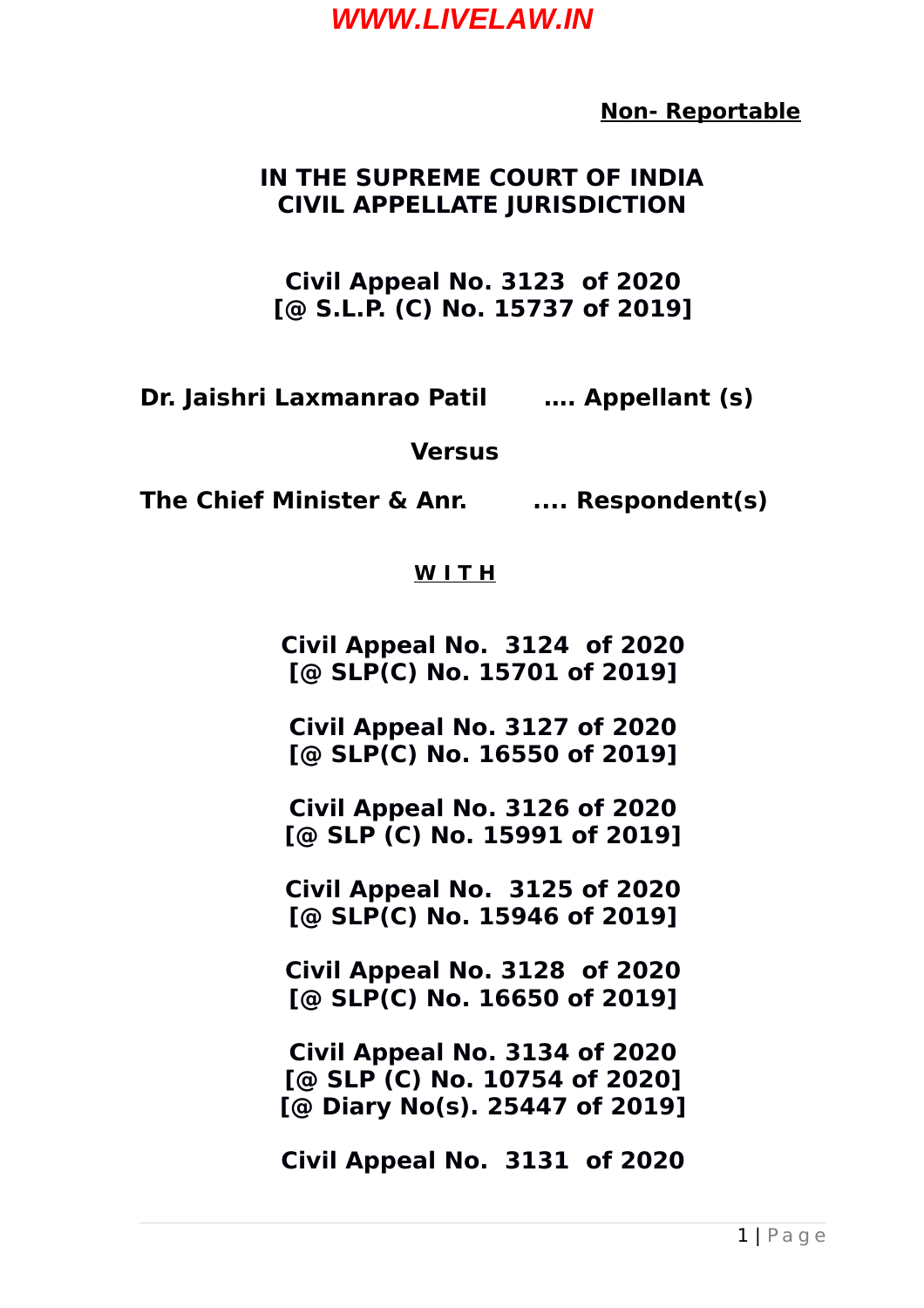**[@ SLP(C) No. 19743 of 2019]**

**Civil Appeal No. 3130 of 2020 [@ SLP(C) No. 19742 of 2019]**

**Civil Appeal No. 3129 of 2020 [@ SLP(C) No. 18845 of 2019]**

**Civil Appeal No. 3132 of 2020 [@ SLP(C) No. 8593 of 2020]**

**W.P.(C) No.915 of 2020**

**W.P.(C) No.504 of 2020**

**W.P.(C) No.914 of 2020**

**W.P (C) No.938 of 2020**

**Civil Appeal No. 3133 of 2020 [@ SLP (C) No. 10753 of 2020] [@ Diary No(s).23905 of 2019]**

#### **O R D E R**

Leave granted.

**1.** The Maharashtra State Reservation (of Seats for admission in Educational Institutions in the State and for appointments in the Public Services and posts under the State) for Socially and Educationally Backward Classes (SEBC) Act, 2018 (hereinafter referred to as "the Act") which came into force on 30.11.2018, declared Marathas to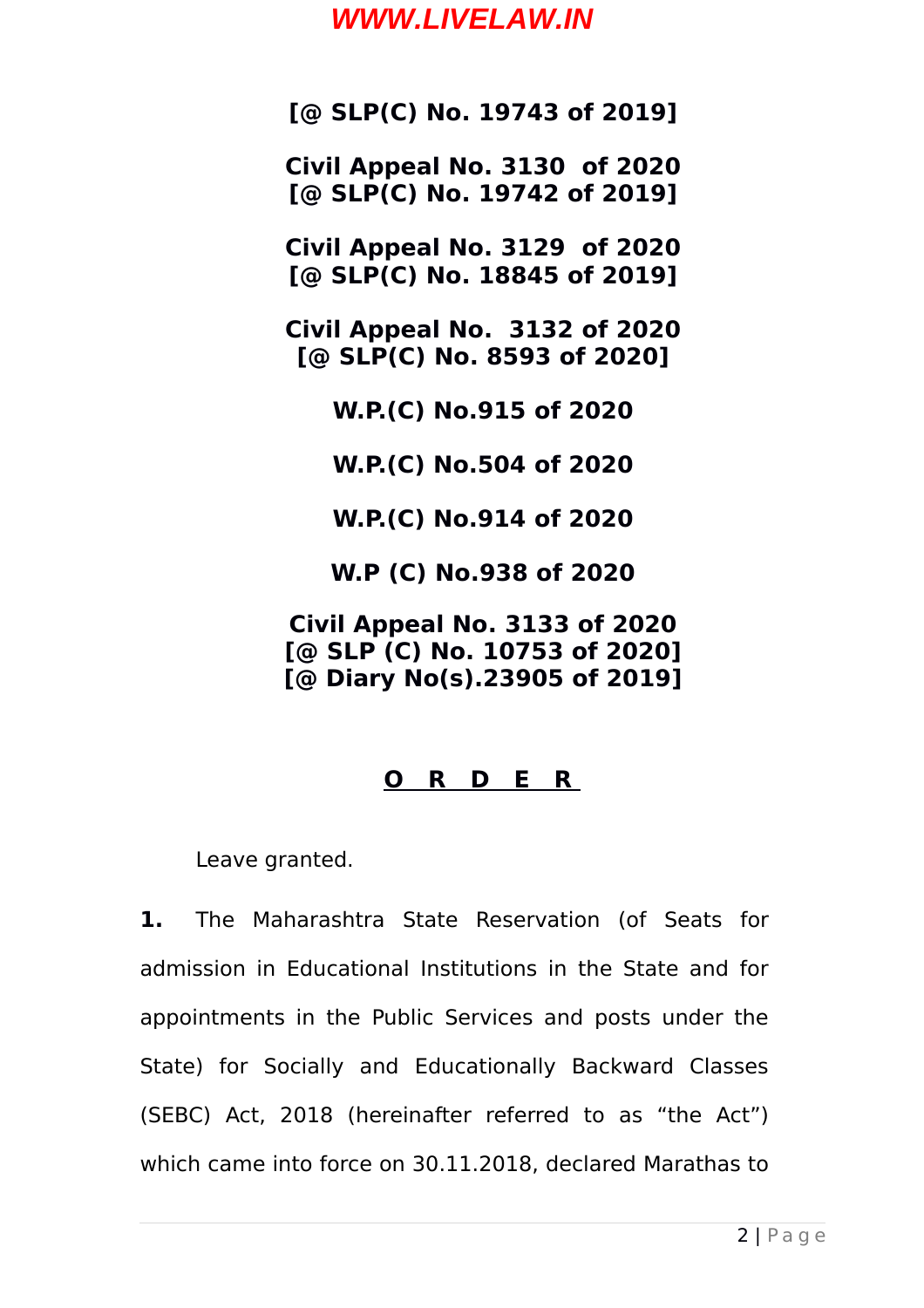be a **"**Socially and Educationally Backward Class**"**. Reservations to the extent of 16 per cent of the total seats in educational institutions including private educational institutions and 16 per cent of the total appointments in direct recruitment for public services and posts under the State, were separately made for "socially and educationally backward classes" according to Section 4 of the Act. The constitutional validity of the Act was challenged by filing Public Interest Litigations in the High Court of Bombay. The High Court of Bombay upheld the constitutionality of the Act. However, the High Court reduced the quantum of reservations provided therein from 16 per cent to 12 per cent in respect of the educational institutions and from 16 per cent to 13 per cent in respect of public employment.

**2.** Unsuccessful, the Appellants assailed the correctness of the judgment of the High Court by filing the above Appeals. By an order dated 12.07.2019, notice was issued in the SLPs giving rise to these Appeals. It was made clear that any action taken pursuant to the judgment of the High Court shall be subject to the result in the SLPs. In view of the importance of the issue involved in these Appeals, we listed the matter for hearing on 27.07.2020. Though the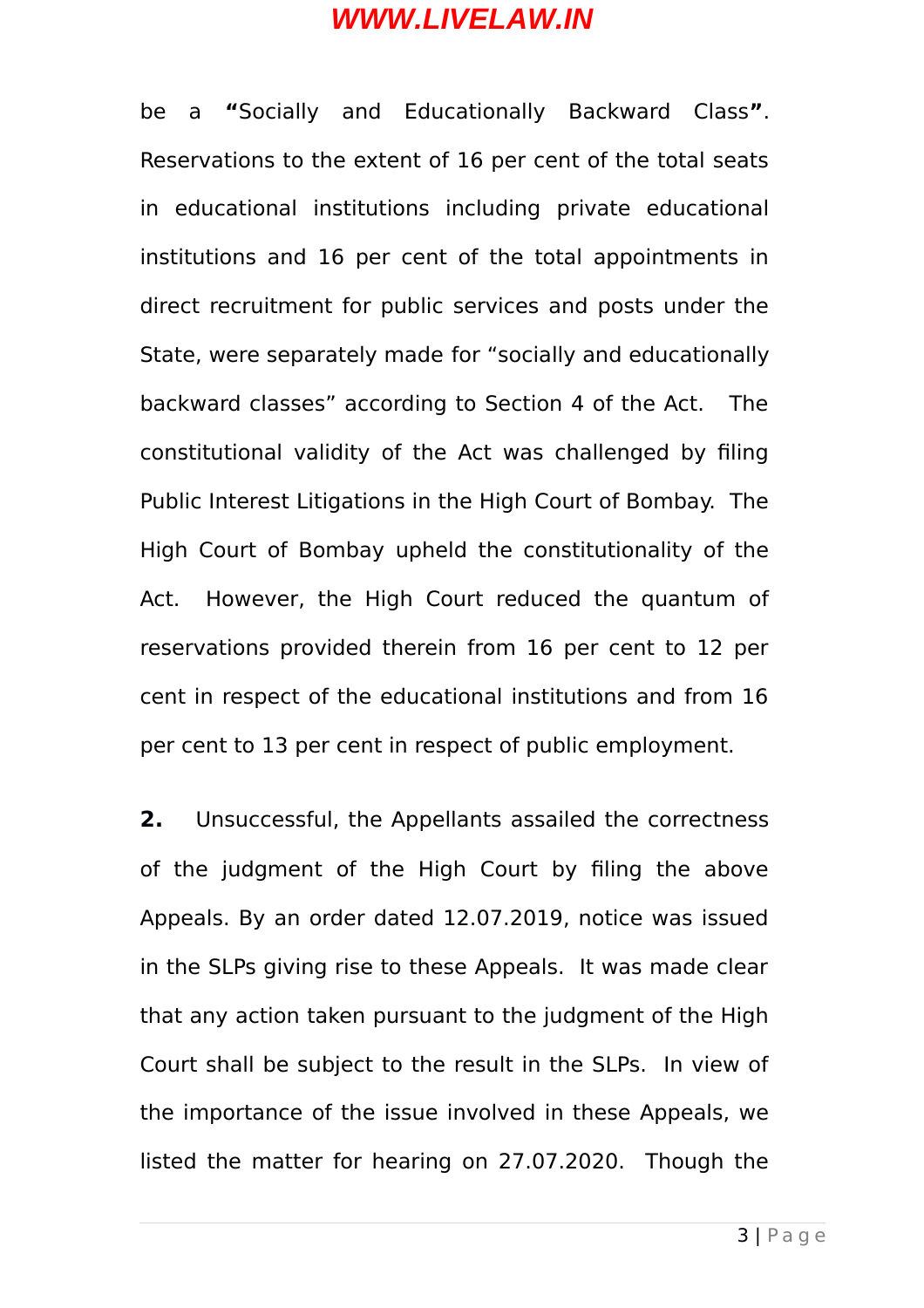learned counsel appearing for the Appellants pressed for the hearing to commence, the learned counsel appearing for the Respondents expressed their apprehensions about the feasibility of hearing the Appeals through Virtual Hearing. The concern voiced by them was that a large number of Advocates are appearing and there is voluminous record to be perused, which makes it difficult for hearing through Video Conferencing.

**3.** On 27.07.2020, Mr. Mukul Rohatgi, learned senior counsel appearing for the State of Maharashtra referred to a Government Resolution dated 04.05.2020 to submit that the State Government has taken a decision not to undertake any type of fresh recruitment process except in Public Health Department and Department of Medical Education and Research. Mr. Rohatgi further submitted that the Appeals have to be heard after the commencement of physical Courts and the Appellants cannot have a grievance in view of the decision of the State Government to not make appointments to public services and posts. On the contrary, the Appellants contended that postponement of the hearing of the Appeals would result in loss of seats for the open category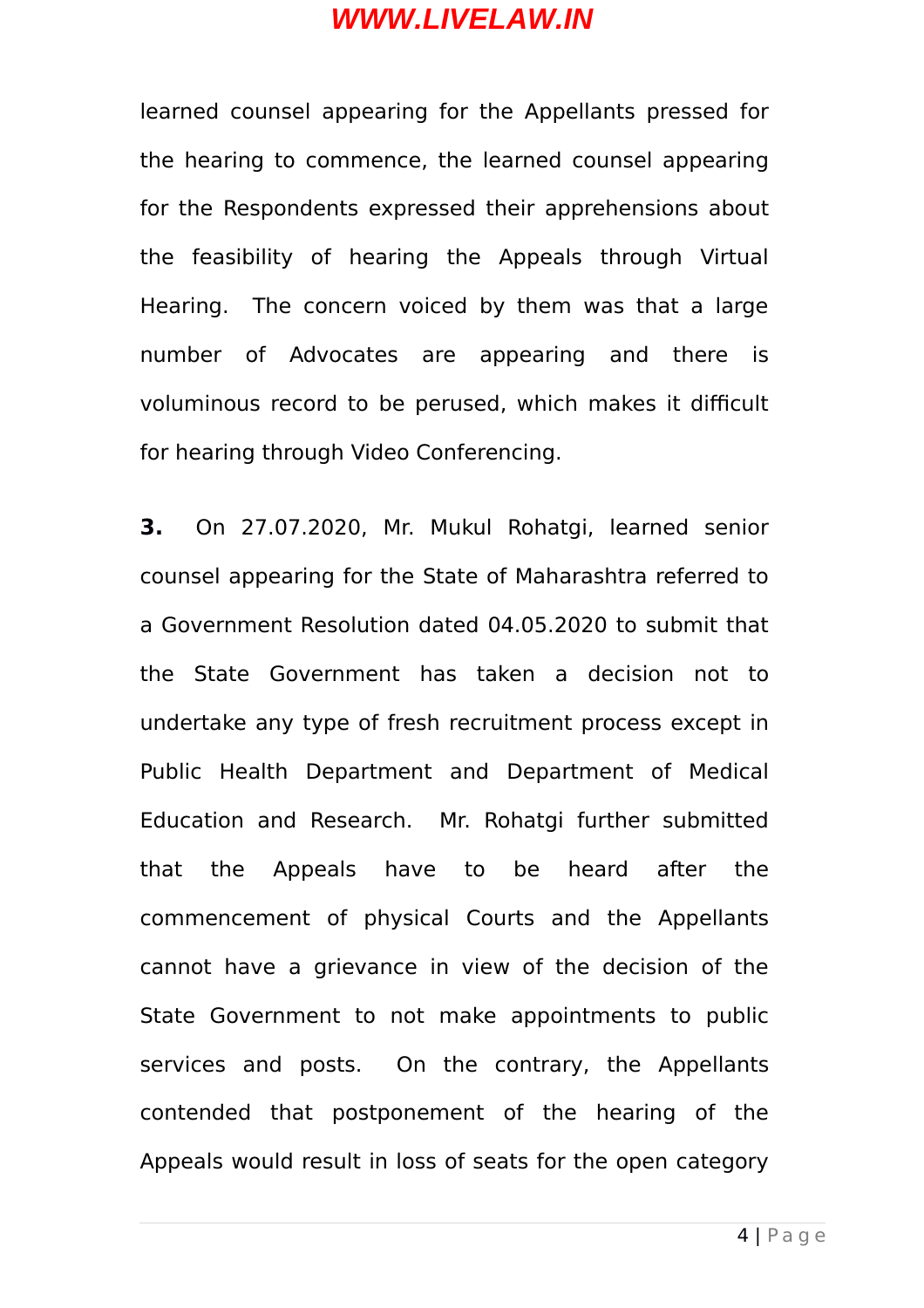candidates in admissions to Educational Institutions for the current academic year.

**4.** Relying upon the submissions made on behalf of the State of Maharashtra that no appointments shall be made till 15.09.2020, this Court directed the Appeals to be listed after four weeks from 27.07.2020. We made it clear that no interference was warranted in Post Graduate medical admissions as they were at a final stage. We indicated that on 01.09.2020 that arguments will be heard on grant of interim relief relating to admission**s** to the Under Graduate medical courses. Interlocutory Applications filed on behalf of the Respondents for reference of the Appeals to a larger Bench were directed to be listed for consideration on 25.08.2020.

**5.** We have heard Mr. Mukul Rohatgi and Mr. P.S. Patwalia for the State of Maharashtra, Mr. Kapil Sibal, Dr. Abhishek Manu Singhvi, Mr. C.U. Singh, Mr. P.S. Narasimha, Mr. Vinay Navare, Mr. Rafique Dada, learned senior counsel and Mr. Sudhanshu S. Choudhari, learned advocate, for the applicants and Mr. Arvind P. Datar, Mr.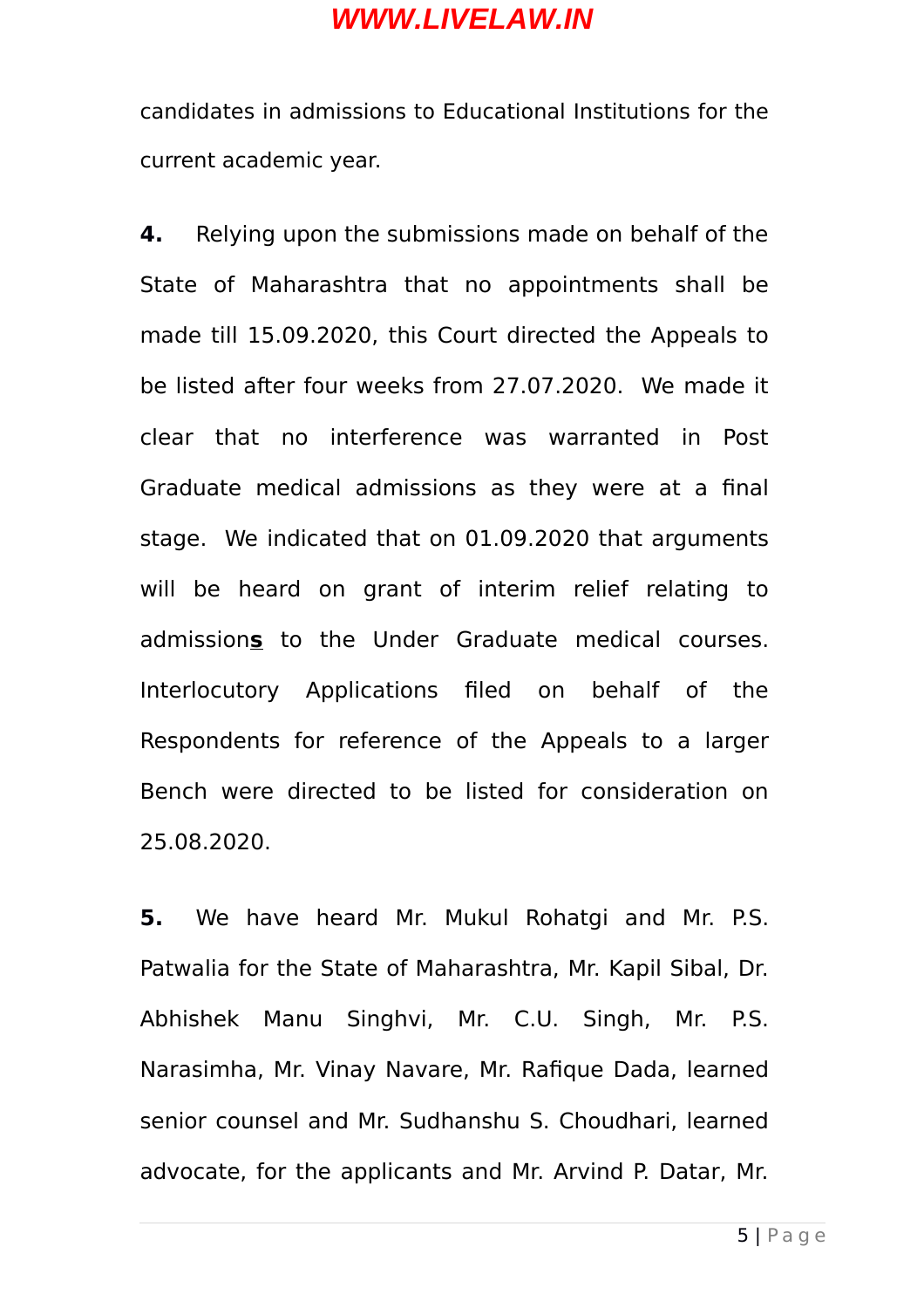Shyam Divan, Mr. Pradeep Sancheti, Mr. B.H. Marlapalle, Mr. Gopal Sankaranarayanan, Mr. Siddharth Bhatnagar, and Dr. Gunratan Sadavarte, learned senior counsel, and Mr. Amit Anand Tiwari, learned counsel, for the Respondents in the applications. The contention of the applicants is that there are substantial questions of law as to the interpretation of the Constitution of India that arise in these Appeals and, therefore, they should be referred to a larger Bench. It was submitted that Articles 338-B and 342-A which have been inserted by the Constitution (102nd Amendment) Act, 2018 fall for consideration of this Court for the first time. It was further submitted that there is a need for reconsideration of the judgment of this Court in **Indra Sawhney v. Union of India [1](#page-5-0)** , especially after the Constitution (103rd) Amendment, 2019 introduced certain changes to the Constitution of India. According to the applicants, **Indra Sawhney** (supra) needs a re-look by a larger Bench in view of the changing social conditions**.** Learned counsel for the applicants contended that **Janhit Abhiyan v. Union of India [2](#page-5-1) ,** in which the

<span id="page-5-0"></span><sup>1</sup> 1992 Supp. (3) SCC 217.

<span id="page-5-1"></span><sup>2</sup> 2020 SCC Online SC 624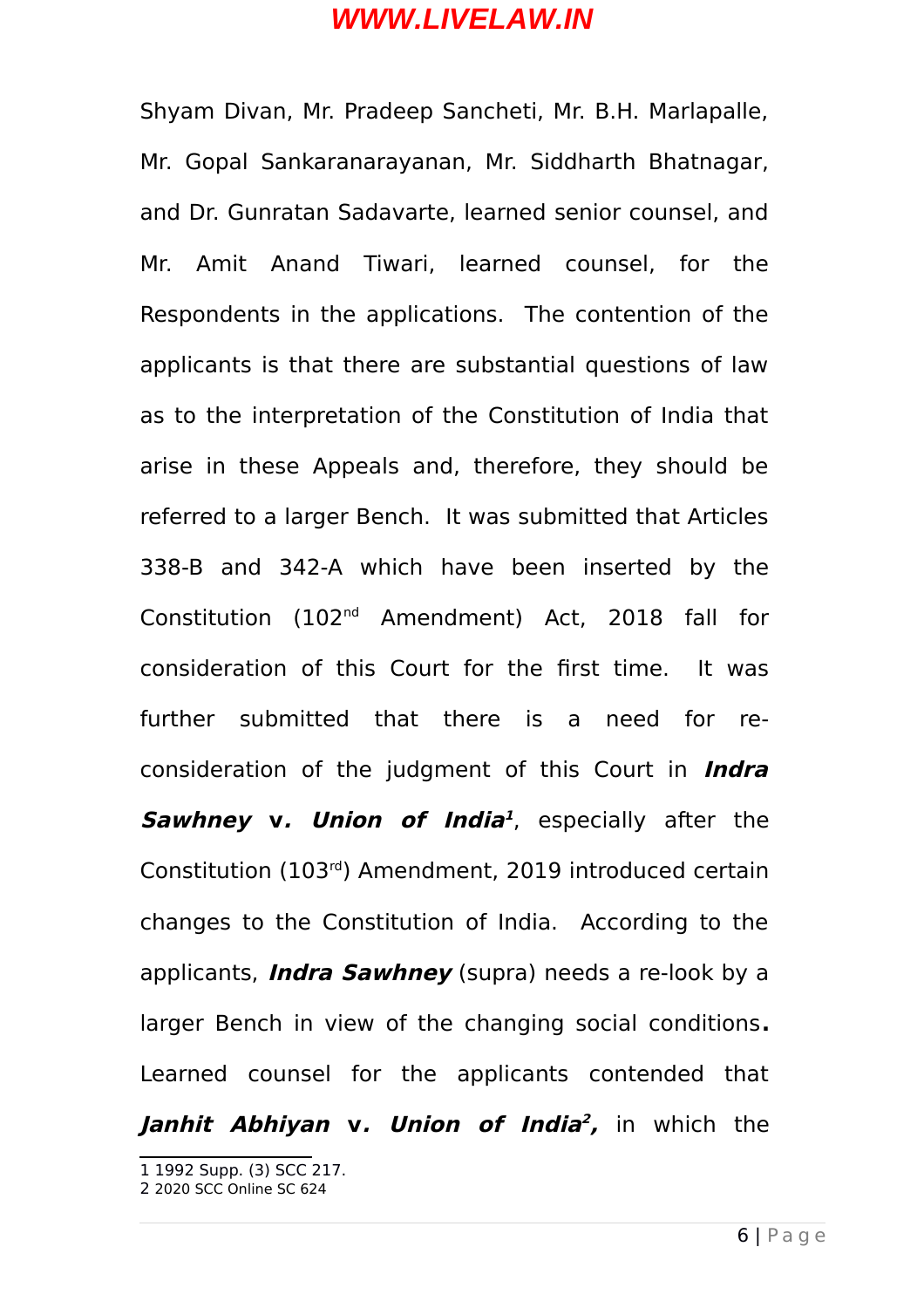validity of the Constitution (103<sup>rd</sup>) Amendment, 2019 was challenged**,** has already been referred to a Constitution Bench. **State of Punjab v. Davinder Singh**, [3](#page-6-0) which involves the interpretation of provisions of the Constitution pertaining to reservations has also been referred to a larger Bench**.** Thus, the applicants contend that these Appeals similarly deserve to be considered by a larger Bench. In addition, it was contended that the interplay between Articles 14, 15, 16, 338-B and 342-A of the Constitution has not been considered by this Court earlier. On the basis of the above submissions, the learned counsel appearing for the applicants sought reference to a larger Bench.

**6.** On behalf of the Respondents, it was submitted that the main question that arises for consideration of this Court is regarding the validity of the Act which provided for reservations in transgression of the 50 per cent ceiling limit fixed by **Indra Sawhney** (supra). The question of reservations being in excess of 50 per cent has been considered by larger Benches of this Court

<span id="page-6-0"></span><sup>3 2020</sup> SCC OnLine SC 677.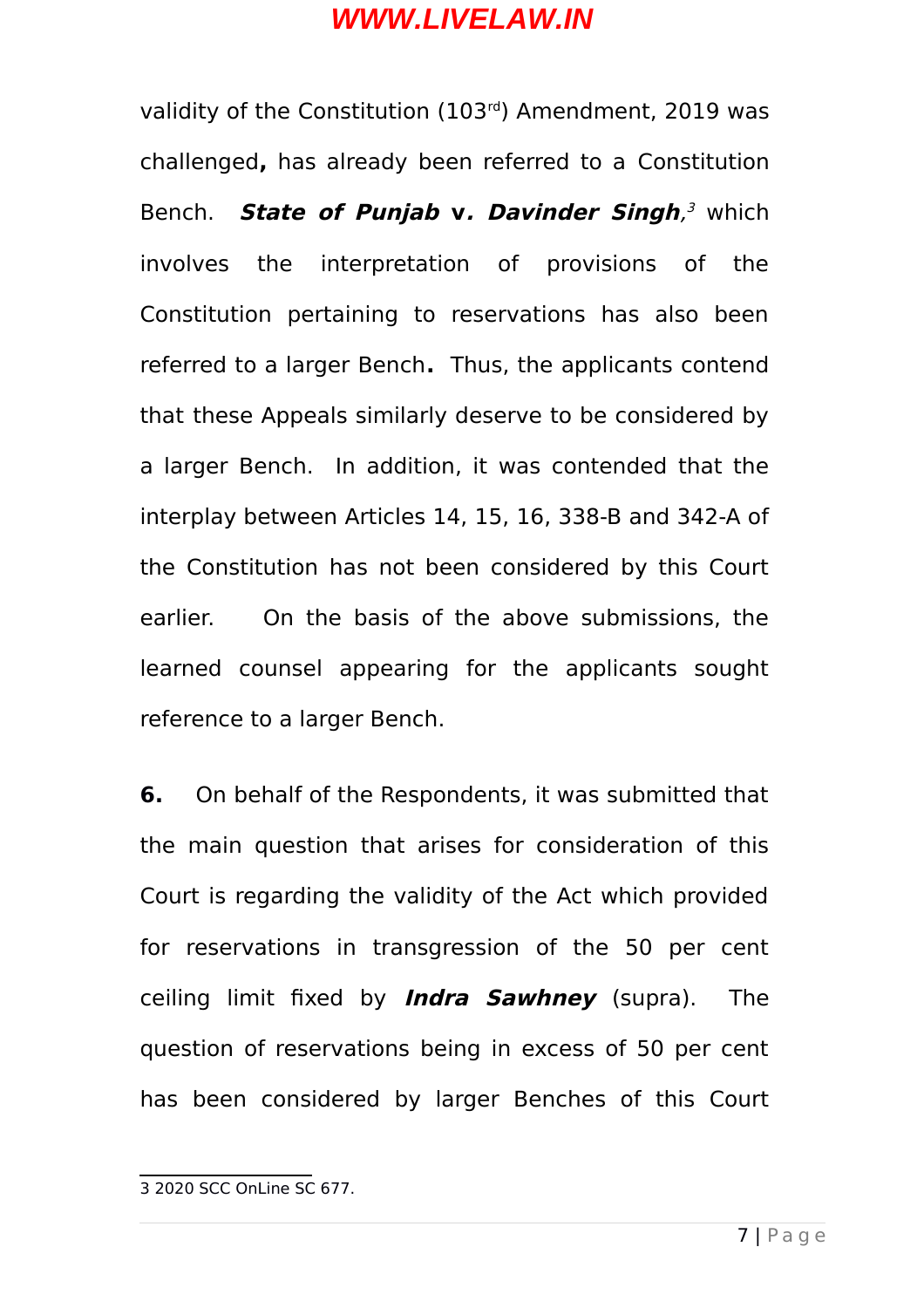earlier,<sup>[4](#page-7-0)</sup> and hence, there is no necessity for reference of the Appeals to a larger Bench. It was argued that the applications for reference to a larger Bench are premature. The Respondents contended that according to the proviso to Article 145 (3) of the Constitution of India, any application for reference can be filed only during the course of hearing and not at the threshold. **State of Punjab v. Davinder Singh (supra)** relates to subclassification of Schedule Castes and re-consideration of the judgment of this Court in **E.V. Chinnaih v.**

**State of Andhra Pradesh.**<sup>[5](#page-7-1)</sup> As such, the issue involved in that case is different from the dispute arising in the present matter. Instances of this Court deciding matters relating to reservations without reference to larger Benches have been cited by the learned counsel for the Respondents.[6](#page-7-2) Having relied upon the judgment of this Court in **Indra Sawhney (supra)** before the High Court, the Respondents argued that it is not open to the State

<span id="page-7-0"></span><sup>4</sup> Indra Sawhney v. Union of India, 1992 Supp. (3) SCC 217 and M. Nagaraj v. Union of India, (2006) 8 SCC 212.

<span id="page-7-1"></span><sup>5 (2005) 1</sup> SCC 394.

<span id="page-7-2"></span><sup>6</sup> Nair Service Society v. State of Kerala, (2007) 4 SCC 1, Suraj Bhan Meena v. State of Rajasthan, (2011) 1 SCC 467, U.P. Power Corporation. v. Rajesh Kumar, (2012) 7 SCC 1, H.P. S.T. Employees Federation v. H.P. Samanaya Varg Karamchari Kalayan, (2013) 14 SCC 288, Ram Singh v. Union of India, (2015) 4 SCC 697, S. Panneer Selvam v. State of Tamil Nadu, (2015) 10 SCC 292, Suresh Chand Gautam v. State of U.P., (2016) 11 SCC 113 and B.K. Pavitra v. Union of India, (2017) 4 SCC 420.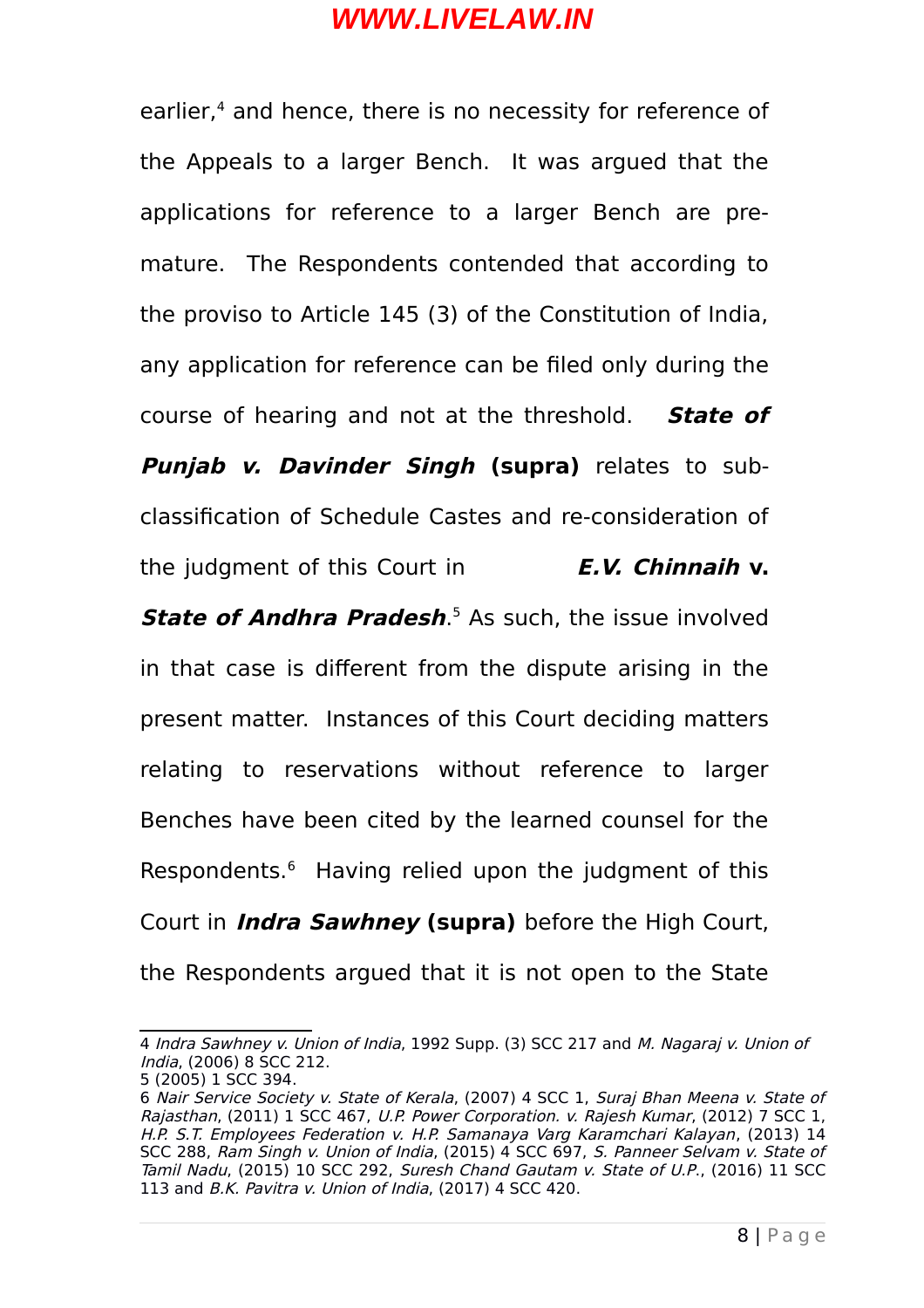of Maharashtra to now doubt the correctness of the judgment.

**7.** In so far as the submission relating to the reference of these Appeals to a larger Bench on the ground of the extent of reservations is concerned, we are not in agreement with the learned counsel for the applicants that the Appeals warrant reference to a larger Bench. Undoubtedly, this Court in **Indra Sawhney (supra)** held that reservations contemplated in Article 16 (4) should not exceed 50 per cent except in certain extraordinary situations. This Court in **Indra Sawhney (supra)** was of the opinion that extreme caution has to be exercised and a special case must be made out for exceeding the limit of 50 per cent. The ceiling limit of 50 per cent on reservations has been re-affirmed by this Court in **M. Nagaraj (supra).** As the question relating to the extent of reservation has already been decided by this Court, it cannot be said that any substantial question of law as to the interpretation of the Constitution arises in this case<sup>[7](#page-8-0)</sup>.

<span id="page-8-0"></span><sup>7</sup> See Abdul Rahim Ismail C. Rahimtoola v. State of Bombay, (1960) 1 SCR 285 and Shrimanth Balasaheb Patil v. Karnataka Legislative Assembly, (2020) 2 SCC 595.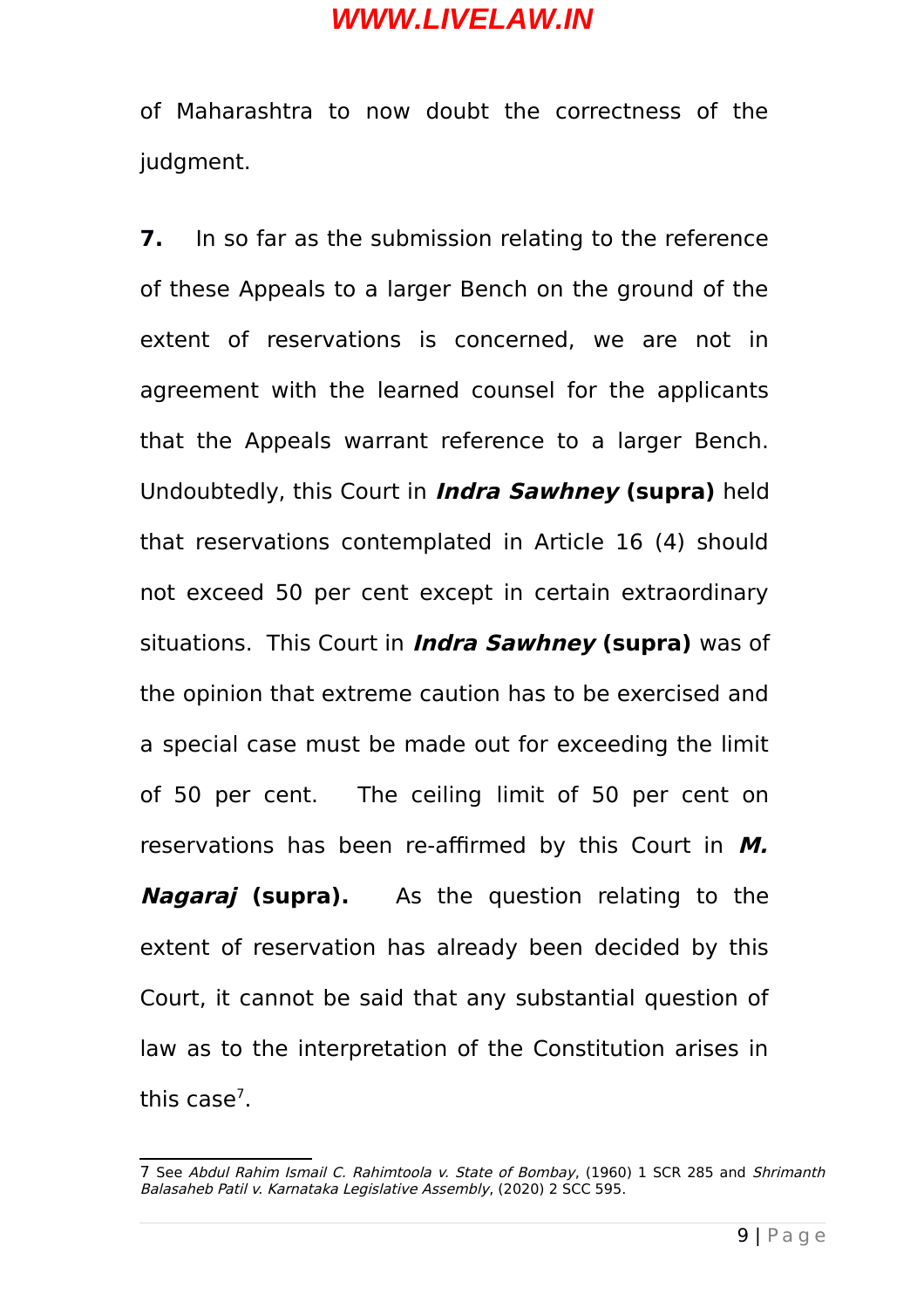**8.** However, we find force in the submissions made on behalf of the Respondents relating to the Constitution (102nd Amendment) Act, 2018. One of the issues that was considered by the High Court at the instance of the writ petitioners is whether the Constitution (102<sup>nd</sup> Amendment) Act, 2018 affects the competence of the State Legislature to declare a particular caste to be a socially and educationally backward class. According to the writ petitioners in the High Court, the State Legislature has been denuded of this power after the Constitution (102nd Amendment) Act, 2018 came into force. The High Court rejected the said contention and upheld the legislative competence of the State Legislature. There is no authoritative pronouncement on the interpretation of the provisions inserted by the Constitution (102nd Amendment) Act, 2018. We are satisfied that interpretation of Articles 338-B and 342-A, which are inserted by Constitution (102<sup>nd</sup> Amendment) Act, 2018, involves a substantial question of law as to the interpretation of the Constitution and the determination of such question is necessary for the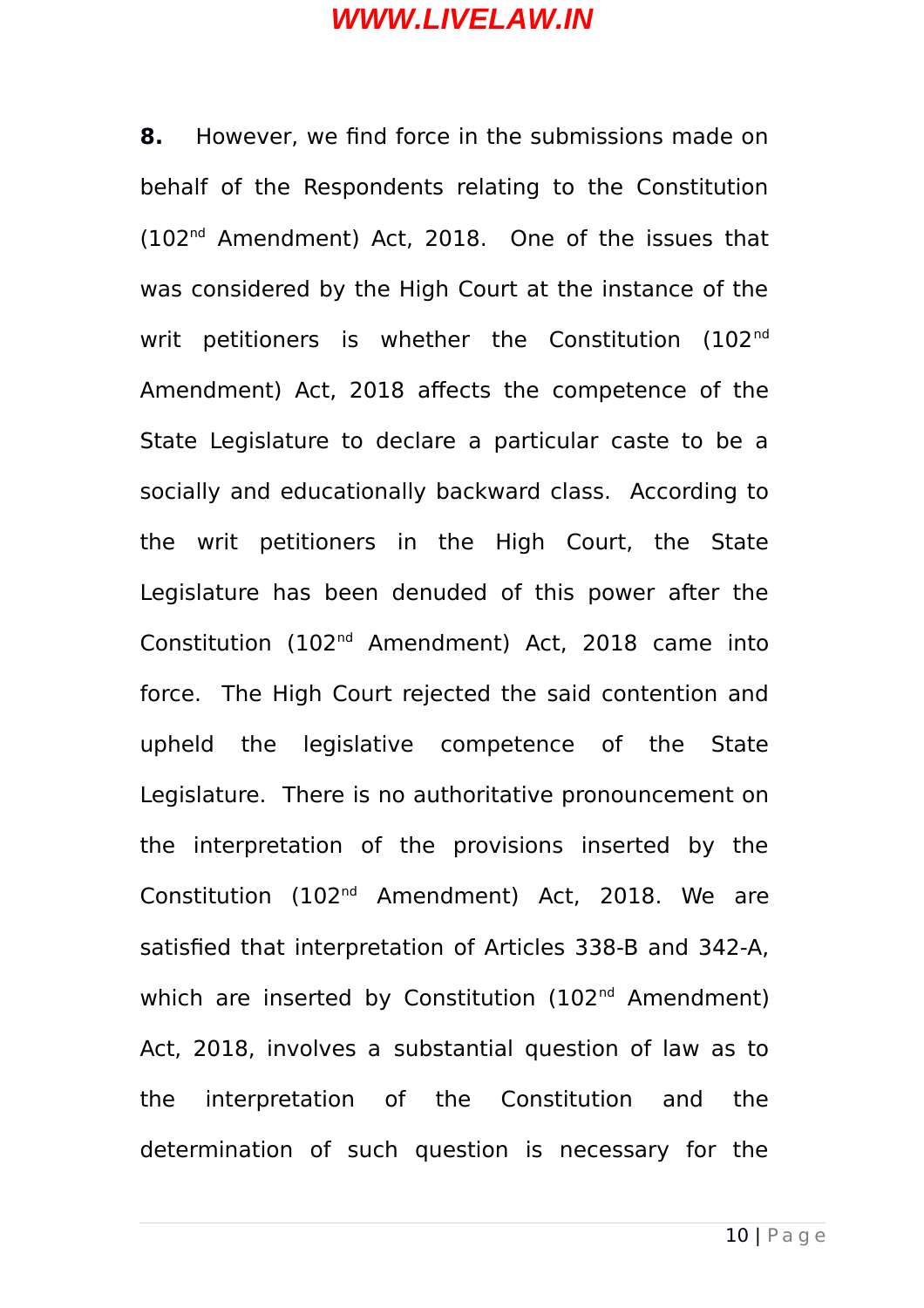disposal of the Appeal. Thus, as mandated by Article 145 (3) of the Constitution of India, these Appeals require to be considered by a larger Bench. In view of our decision to refer these Appeals to a larger Bench, we do not consider it necessary to adjudicate on the other points raised by the applicants.

**9.** In view of the reference of these Appeals to a larger Bench, it is necessary to consider the request of the Appellants for passing interim orders. It was submitted on behalf of the Appellants that a strong *prima facie* case is made out by them as the Act providing reservation in excess of 50 per cent is contrary to the judgment of this Court **Indra Sawhney (supra)** and **M. Nagaraj (supra)**. It was further asserted that the Marathas have not been treated as a backward class for a long period of time and the balance of convenience is in favour of the General category candidates who would be deprived of a substantial number of seats in Educational Institutions and posts in public services if the Act is implemented. It was further contended by the Appellants that a large number of public services and posts are sought to be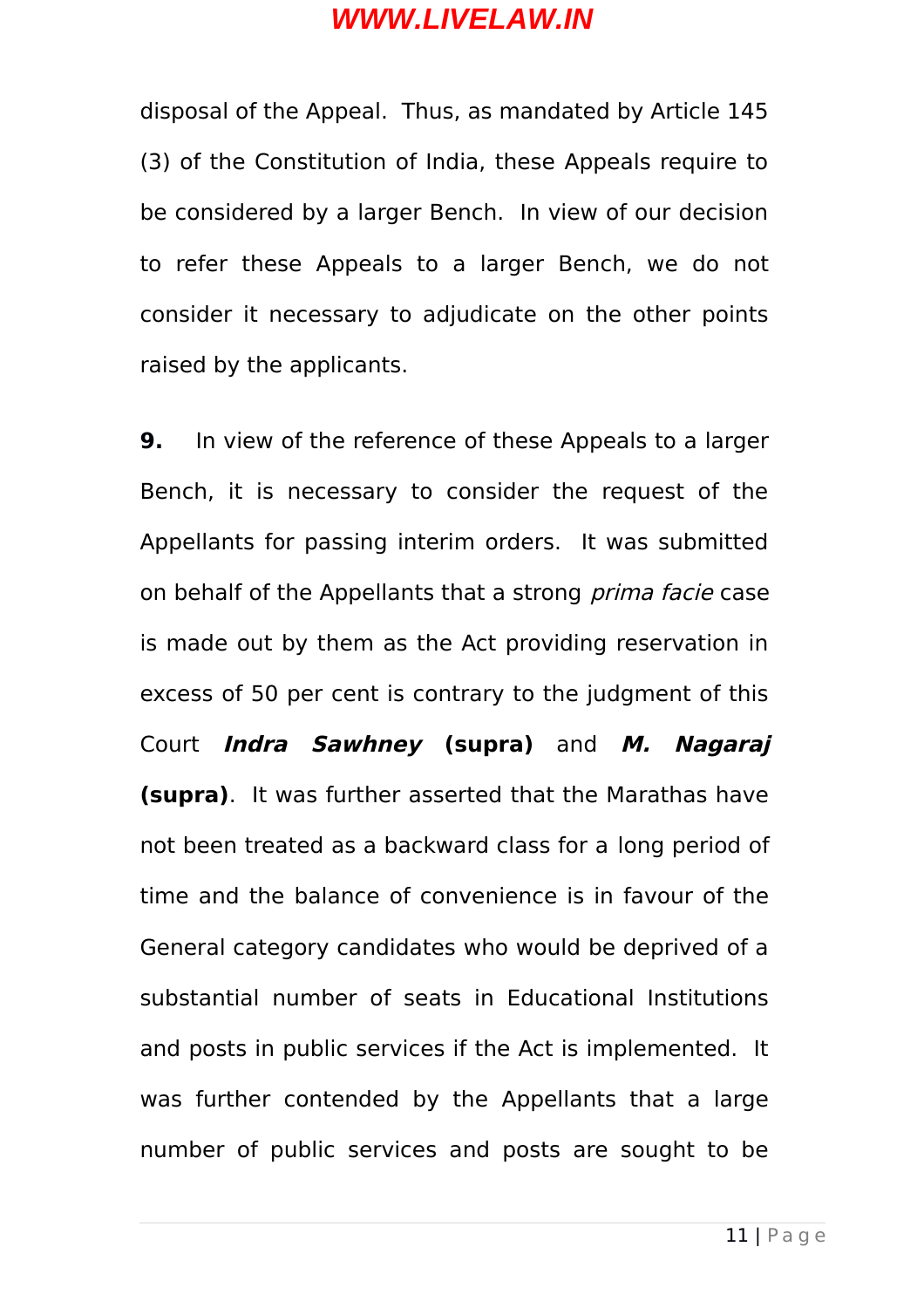filled up and implementation of reservations as provided in the Act would cause irreparable loss to the General Category candidates. That apart, admissions made to Educational Institutions will deprive the meritorious candidates belonging to the general category of an opportunity to pursue higher education. It was contended by the learned counsel for the Appellants that while making a reference to a larger Bench, this Court can grant interim orders as has been done in the past in **Ashok Kumar Thakur (8) v. Union of India [8](#page-11-0) and K.S. Puttuswamy v. Union of India [9](#page-11-1) , M. Nagaraj v. Union** *of India* $^{10}$  $^{10}$  $^{10}$  and *S.V. Joshi* v. *State of Karnataka.* $^{11}$  $^{11}$  $^{11}$  It was urged on behalf of the Appellants that there is no bar on passing interim orders in spite of the existence of statute. Reliance was placed on **State of Rajasthan v. Ganga Sahay Sharma**, [12](#page-11-4) wherein this Court refused to stay the ongoing legislative process creating reservations for 'more backward classes' which included Gujjars, but restrained the State Government from taking any action conferring reservation, which will have the effect of

<span id="page-11-0"></span><sup>8</sup> 2007 (4) SCC 361.

<span id="page-11-1"></span><sup>9</sup> 2015 (8) SCC 735.

<span id="page-11-2"></span><sup>10</sup> I.A. No. 2 in W.P. (C) No. 62/2002 (order dt. 08.04.2002).

<span id="page-11-3"></span><sup>11 (2012) 7</sup> SCC 41 at para 9.

<span id="page-11-4"></span><sup>12</sup> S.L.P. (C) No. 30936/17.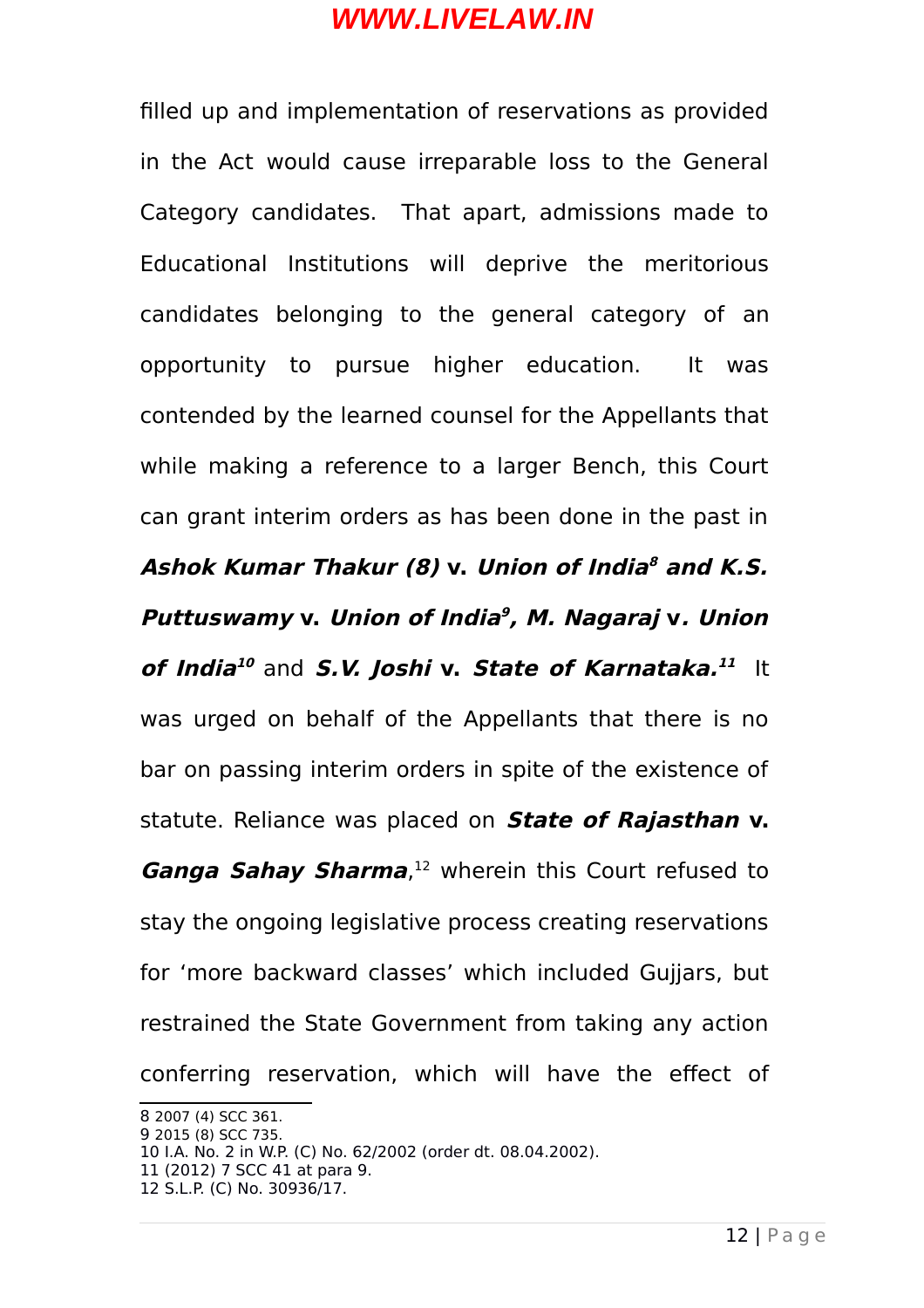exceeding the total reservations beyond 50 per cent. The Appellants also referred to interim orders passed by the High Courts of Madhya Pradesh<sup>[13](#page-12-0)</sup> and Chhattisgarh<sup>[14](#page-12-1)</sup> staying the ordinance and legislation respectively enacted by the States providing reservations in excess of 50 per cent. The Appellants pleaded that interim orders made earlier in these Appeals making all admissions and appointments subject to the result of these Appeals will not protect the interests of the General Category candidates as admissions and appointments made on the basis of the Act will not be reversed.

**10.** Refuting the submissions made on behalf of the Appellants, the Respondents contended that ordinarily, the Court does not pass interim orders staying the operation of statutory provisions. $15$  The Respondents contended that the Appellants are not entitled to seek any interim orders in these Appeals which have been filed against the judgment of the High Court upholding the Act. Reliance was placed on the judgment of this Court reported in **Health for Millions v. Union of India**

<span id="page-12-0"></span><sup>13</sup> Ashita Dubey v. State of Madhya Pradesh, WP-1509-2019.

<span id="page-12-2"></span><span id="page-12-1"></span><sup>14</sup> Ved Prakash Singh Thakur v. State of Chhattisgarh, W.P.C. No. 3174 of 2019. 15 Bhavesh Parish v. Union of India, (2000) 5 SCC 471, State of U.P. v. Hirendra Pal Singh, (2011) 5 SCC 305, and Health for Millions v. Union of India, (2014) 14 SCC 496.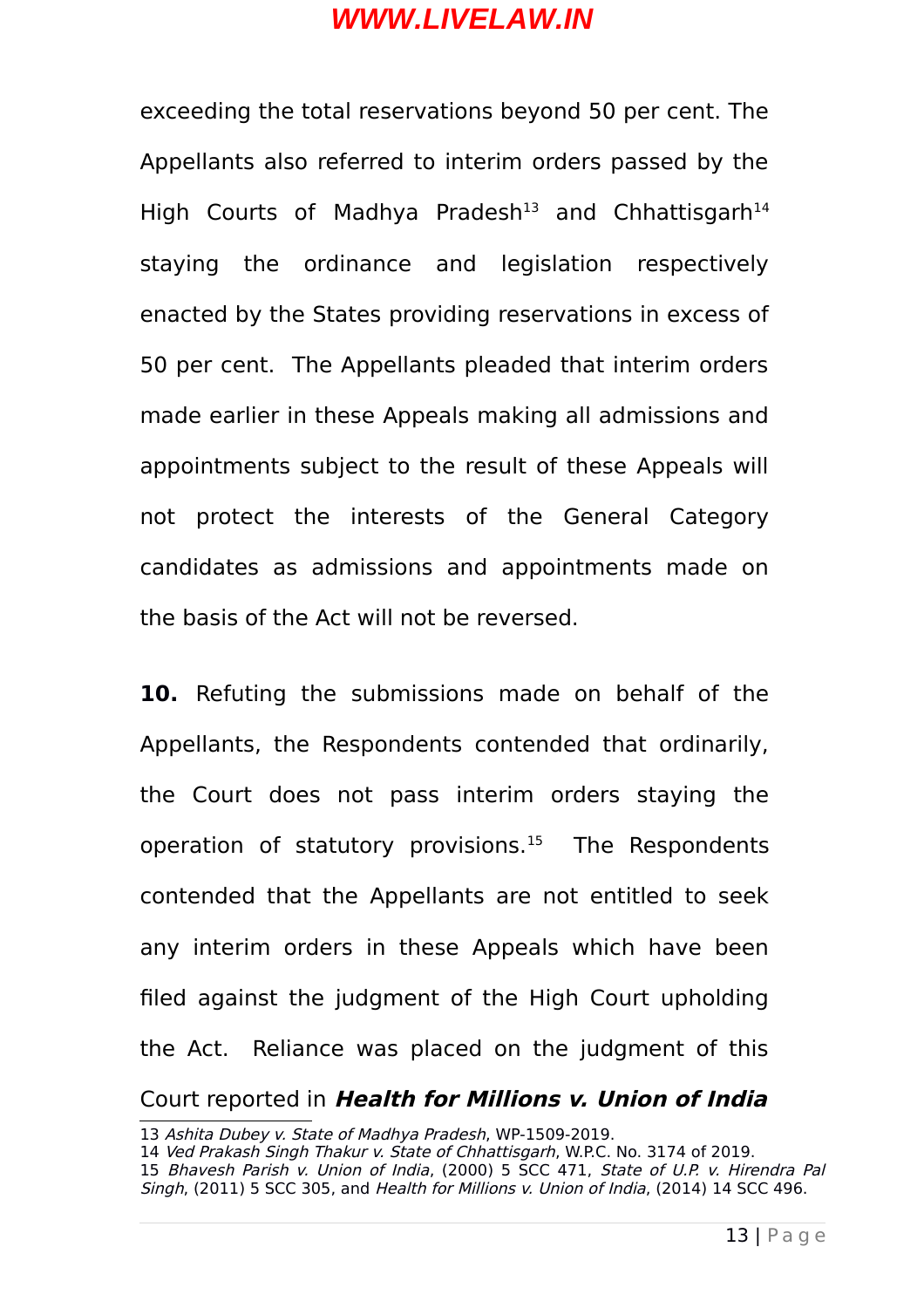**(supra)** in support of the said submission. It was argued on behalf of the Respondents that once the matter is referred to a larger Bench**,** no interim orders can be passed by the referring court and it should be left open to the larger Bench to consider any interim relief. To support this contention, the learned senior counsel for the State of Maharashtra cited the orders of this Court reported in **Supreme Court Advocates-On-Record Assn. v. Union of India [16](#page-13-0) , State of Tripura v. Jayanta Chakraborty [17](#page-13-1)** and **Tamil Nadu Medical Officers Association v. Union of India [18](#page-13-2) .** It was also urged on behalf of the State of Maharashtra that this Court did not pass any interim order while referring the challenge to the Constitution (103rd Amendment) Act, 2019 to a larger Bench.

**11.** It is no doubt true that the Act providing reservations has been upheld by the High Court and the interim relief sought by the Appellants would be contrary to the provisions of the Act. This Court in **Health for Millions v. Union of India (supra)** held that courts

<span id="page-13-0"></span><sup>16 (2015) 6</sup> SCC 408.

<span id="page-13-1"></span><sup>17 (2018) 1</sup> SCC 146.

<span id="page-13-2"></span><sup>18 (2018) 17</sup> SCC 478.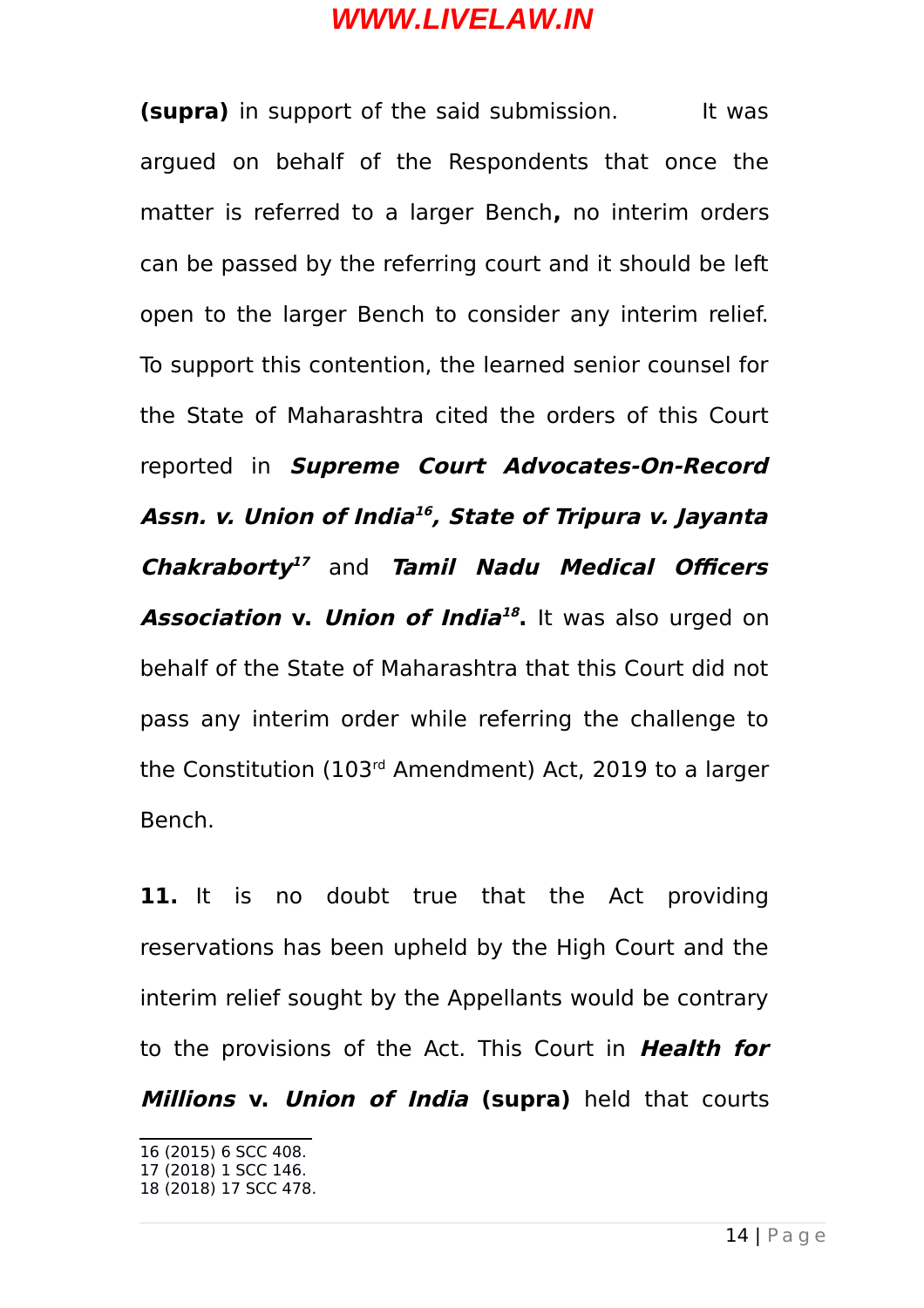should be extremely loath to pass interim orders in matters involving challenge to the constitutionality of a legislation. However, if the Court is convinced that the statute is *ex-facie* un-constitutional and the factors like balance of convenience, irreparable injury and Public Interest are in favour of passing an interim order, the Court can grant interim relief. There is always a presumption in favour of the constitutional validity of a legislation. Unless the provision is manifestly unjust or glaringly un-constitutional, the courts do show judicial restraint in staying the applicability of the same<sup>[19](#page-14-0)</sup>. It is evident from a perusal of the above judgment that normally an interim order is not passed to stultify statutory provisions. However, there is no absolute rule to restrain interim orders being passed when an enactment is *ex facie* un-constitutional or contrary to the law laid down by this Court.

<span id="page-14-0"></span>**12.** The orders relied upon by the learned counsel for the State of Maharashtra no doubt reveal that in those cases, the grant of interim relief was left open for consideration by the larger Bench. But there is no bar 19 See Bhavesh Parish v. Union of India, (2000) 5 SCC 471.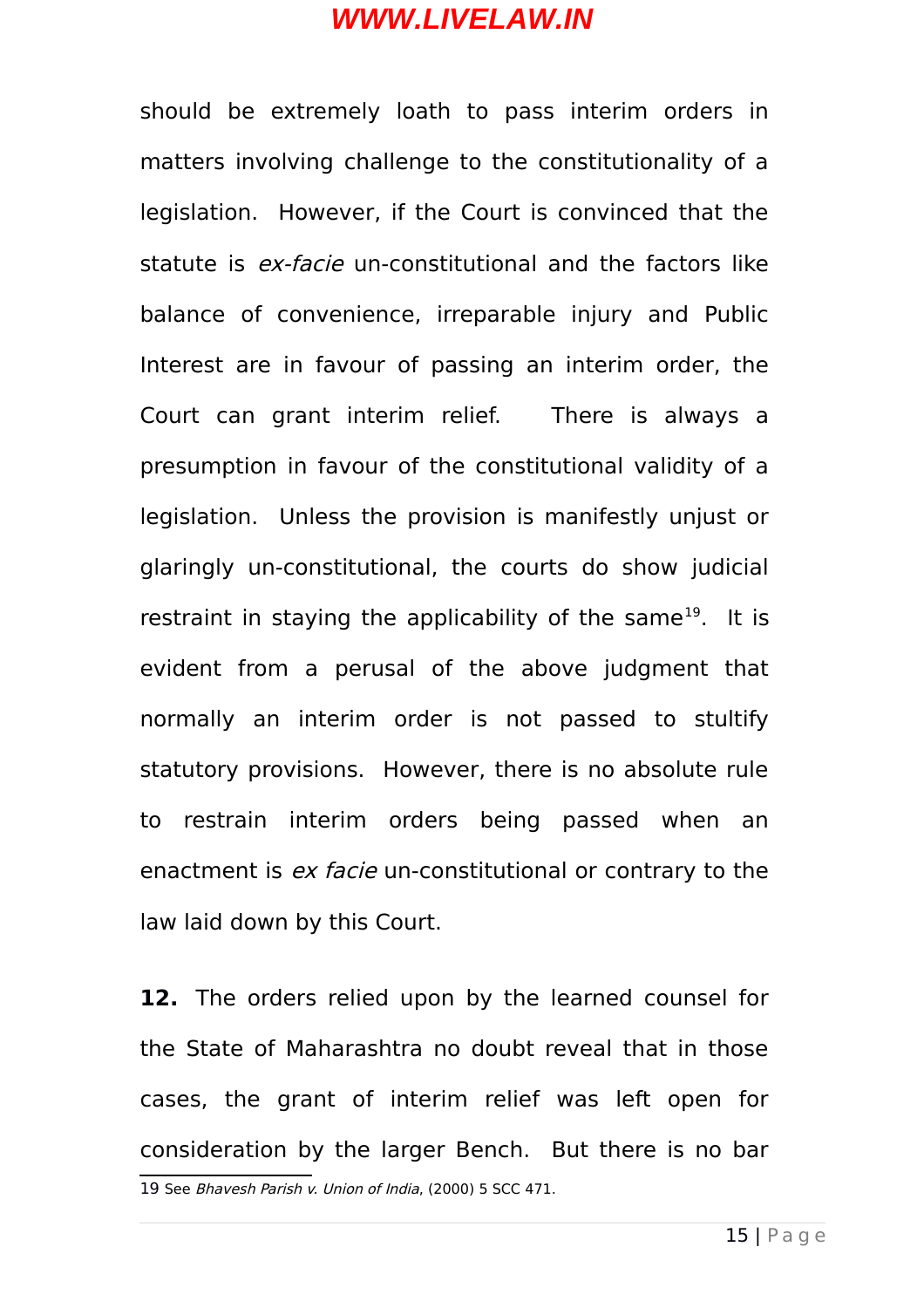per se for the referring Bench to pass interim orders while sending matters to a larger Bench. In **Ashok Kumar Thakur (8) v. Union of India (supra), K.S. Puttaswamy v. Union of India (supra), M. Nagaraj v. Union of India (supra), S.V. Joshi v. State of Karnataka (supra), P.A. Inamdar v. State of Maharashtra [20](#page-15-0) ,** and **Modern Dental College & Research Institute v. State of Madhya Pradesh [21](#page-15-1) ,** this Court passed interim orders while referring the matters to a larger Bench. In view of the above, we are of the considered opinion that the referring Court is not disabled from passing interim orders merely because the matter is referred to a larger Bench.

**13.** The main contention of the Appellants before the High Court was that the Act is contrary to the law laid down by this Court in **Indra Sawhney (supra)** as the reservation**s** provided by the Act are in excess of 50 per cent. According to the High Court, there is no fetter placed by **Indra Sawhney (supra)** on the power of the

<span id="page-15-0"></span><sup>20 (2004) 8</sup> SCC 139.

<span id="page-15-1"></span><sup>21 (2004) 8</sup> SCC 213.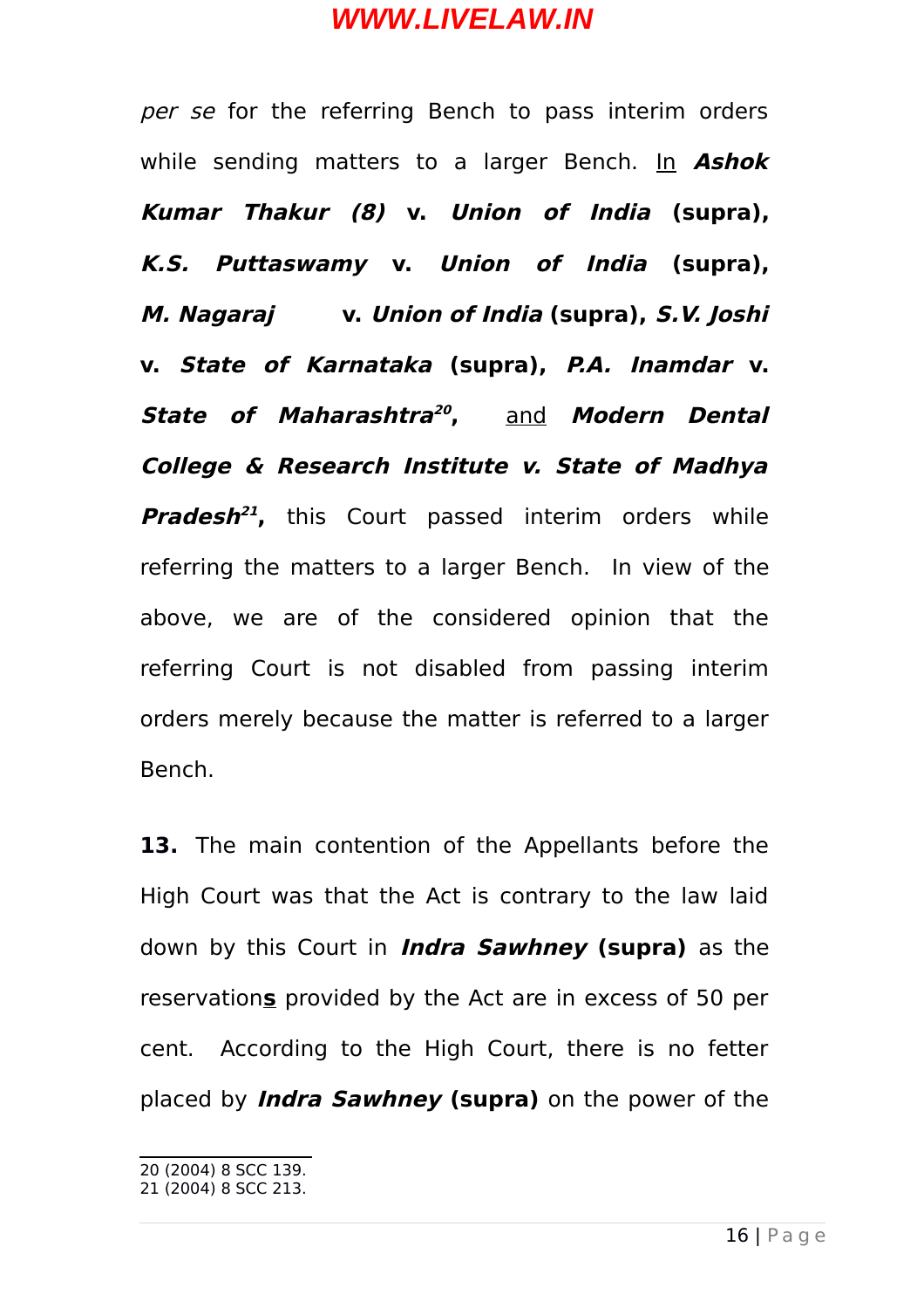State to exceed reservations by more than 50 per cent in a deserving case. In extraordinary and exceptional circumstances the State can provide reservations in relaxation of the rule of 50 per cent. The High Court observed that the extraordinary situations contemplated by **Indra Sawhney (supra)** were not exhaustively set out. The High Court held that the State was justified in providing reservation in excess of 50 per cent in view of the following extraordinary situation and exceptional circumstances: -

- a) The erroneous exclusion of the Maratha community from reservation contributed to an extraordinary situation in that the community was deprived of the benefits flowing from reservation**s**.
- b) The Gaikwad Commission found that the Maratha community is socially, educationally and economically backward and is not adequately represented in Government services. Therefore, the steps taken by the State Government for upliftment of the Maratha community fall within the exceptional and extraordinary circumstances.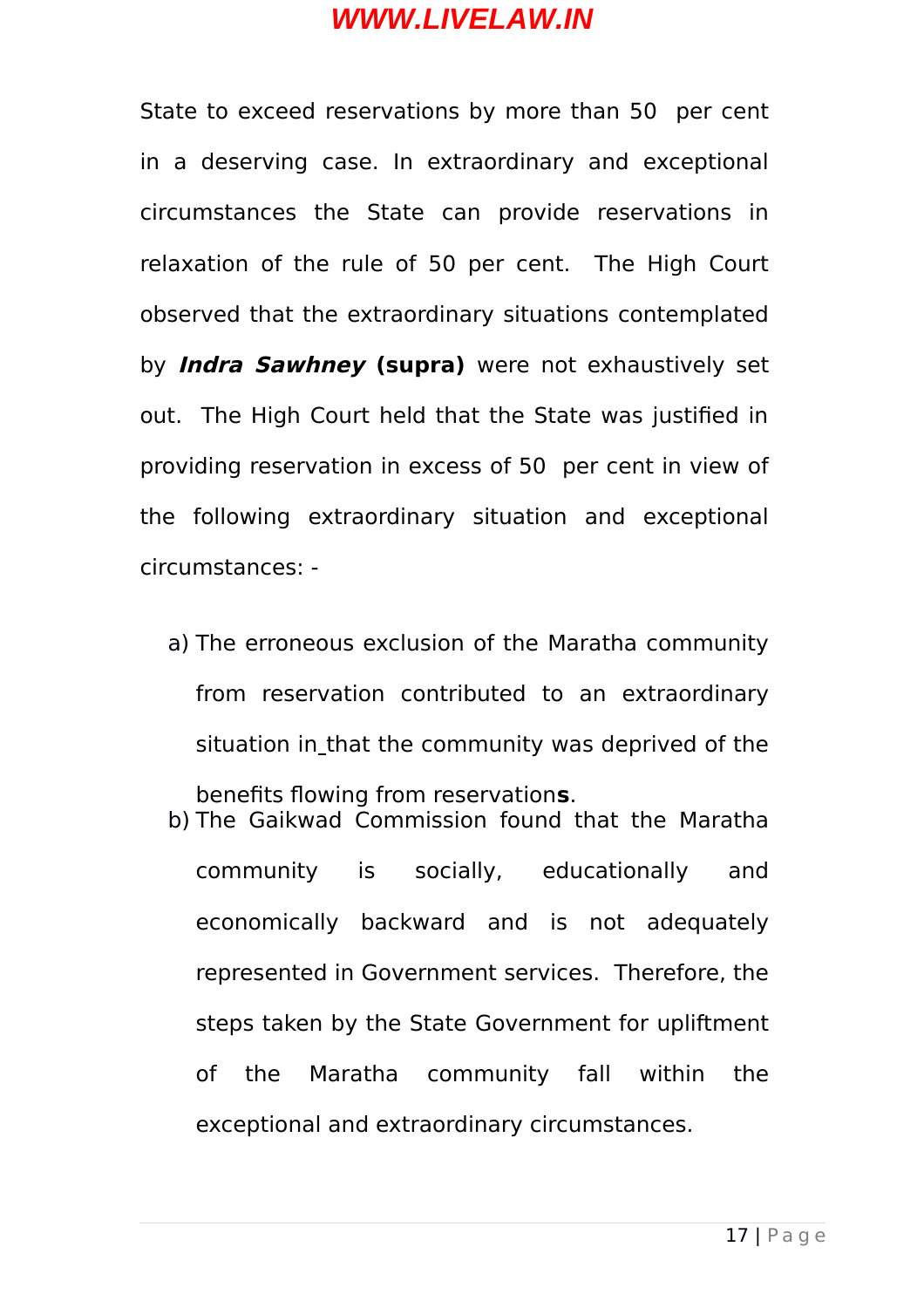c) According to the Gaikwad Commission there is an extraordinary situation of 85 per cent of the population of Maharashtra being backward. Adjusting them in 50 per cent which is the permissible ceiling limit as per **Indra Sawhney (supra)** is not possible. Hence, relaxation of the rule of 50 per cent is justified in view of the exceptional circumstances.

14. It is necessary to understand the controversy relating to ceiling limit of 50 per cent settled by **Indra Sawhney (supra)** for deciding the grant of interim relief. The relevant question posed by Jeevan Reddy, J. is whether the 50 per cent rule enunciated in **M.R. Balaji v. State of Mysore [22](#page-17-0)** is a binding rule or only a rule of caution or prudence.

<span id="page-17-0"></span>**15.** After observing that Article 16 (4) should be balanced against the guarantee of equality enshrined in Article 16 (1), which is a guarantee held out to every citizen, it was categorically held that reservations contemplated in Clause (4) of Article 16 should not exceed 50 per cent. The relaxation of the strict rule of 22 1963 Supp (1) SCR 439.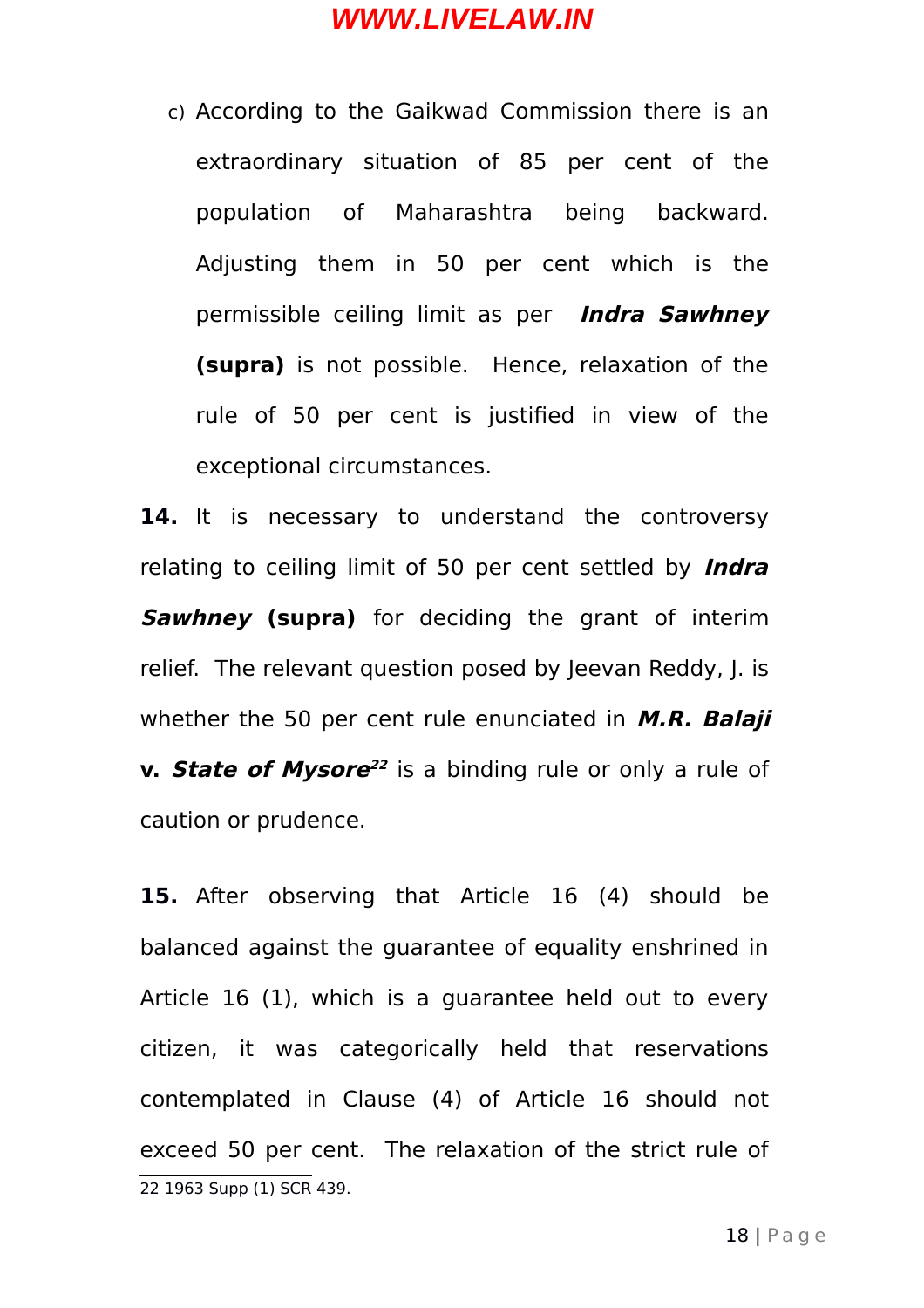50 per cent can be made in certain extraordinary situations. People living in far flung and remote areas not being in the mainstream of national life should be treated in a different way. In view of the conditions peculiar to them they are entitled to be given relaxation. It was made clear that extreme caution has to be exercised and a special case made out for relaxation of the rule of 50 per cent. Applying the law laid down by this Court in **Indra Sawhney (supra)**, we are of the prima facie opinion that the State of Maharashtra has not shown any extraordinary situation for providing reservations to Marathas in excess of 50 per cent. Maratha community which comprises of 30 per cent of the population in the State of Maharashtra cannot be compared to marginalized sections of the society living in far flung and remote areas. The State has failed to make out a special case for providing reservation in excess of 50 per cent. Neither has any caution been exercised by the State in doing so.

**16.** The factors termed as extraordinary and exceptional, justifying reservations in excess of 50 per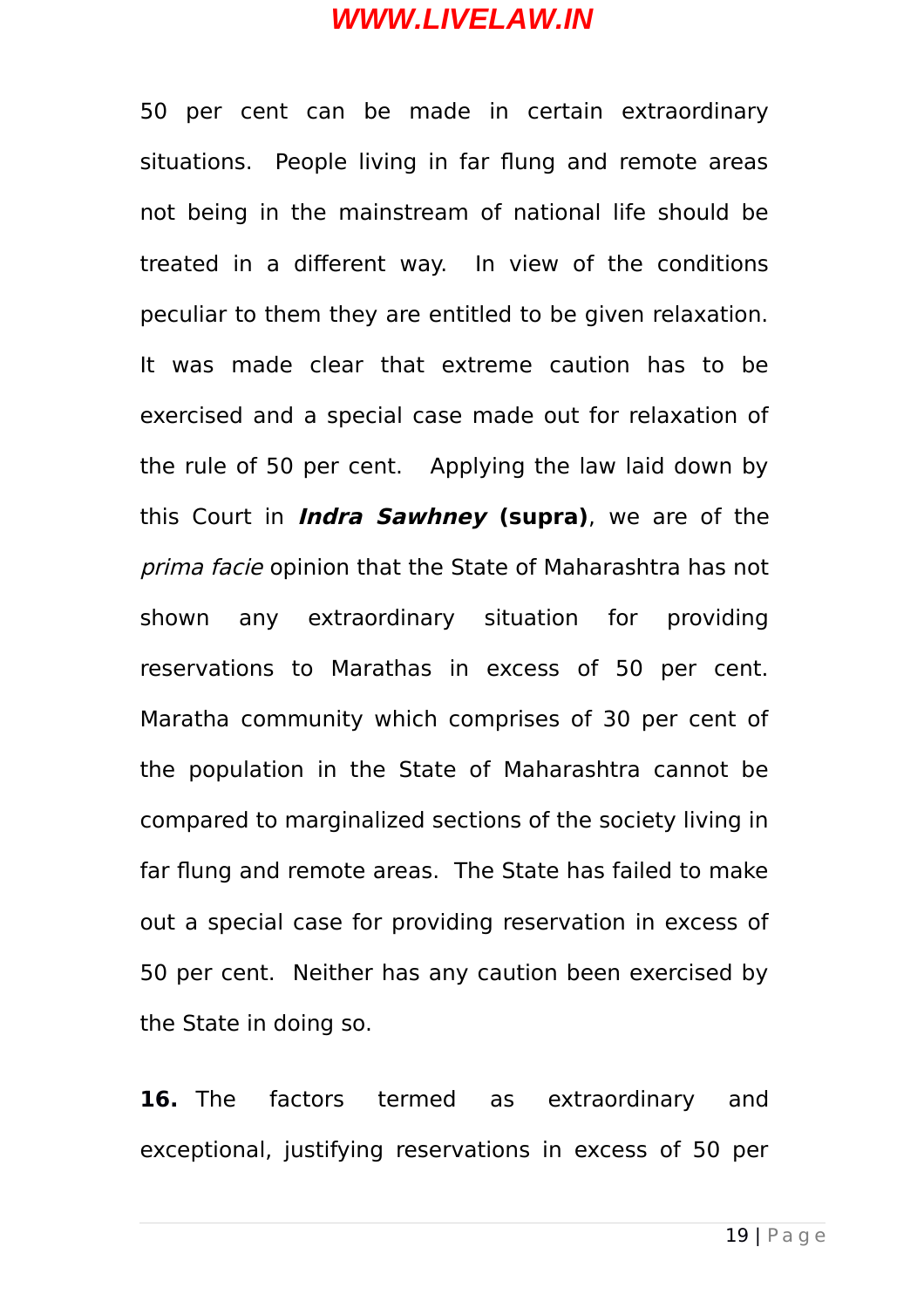cent are those required for the purpose of providing reservations. The social, educational and economic backwardness of a community, existence of quantifiable data relating to inadequacy of representation of the community in public services and deprivation of the benefits flowing from reservations to the community are not exceptional circumstances for providing reservations in excess of 50 per cent. We are of the *prima facie* opinion that the High Court committed an error in treating the above factors as circumstances which are extraordinary, warranting relaxation of the strict rule of 50 per cent. Admittedly, reservations provided to the Maratha community were implemented in educational institutions for one academic year only. Implementation of the Act for admissions in educational institutions and appointments to public posts during the pendency of these Appeals will cause irreparable loss to the candidates belonging to the open category. It will be difficult to cancel the admissions made in the educational institutions and appointments made to the public posts by implementing the reservations as per the Act.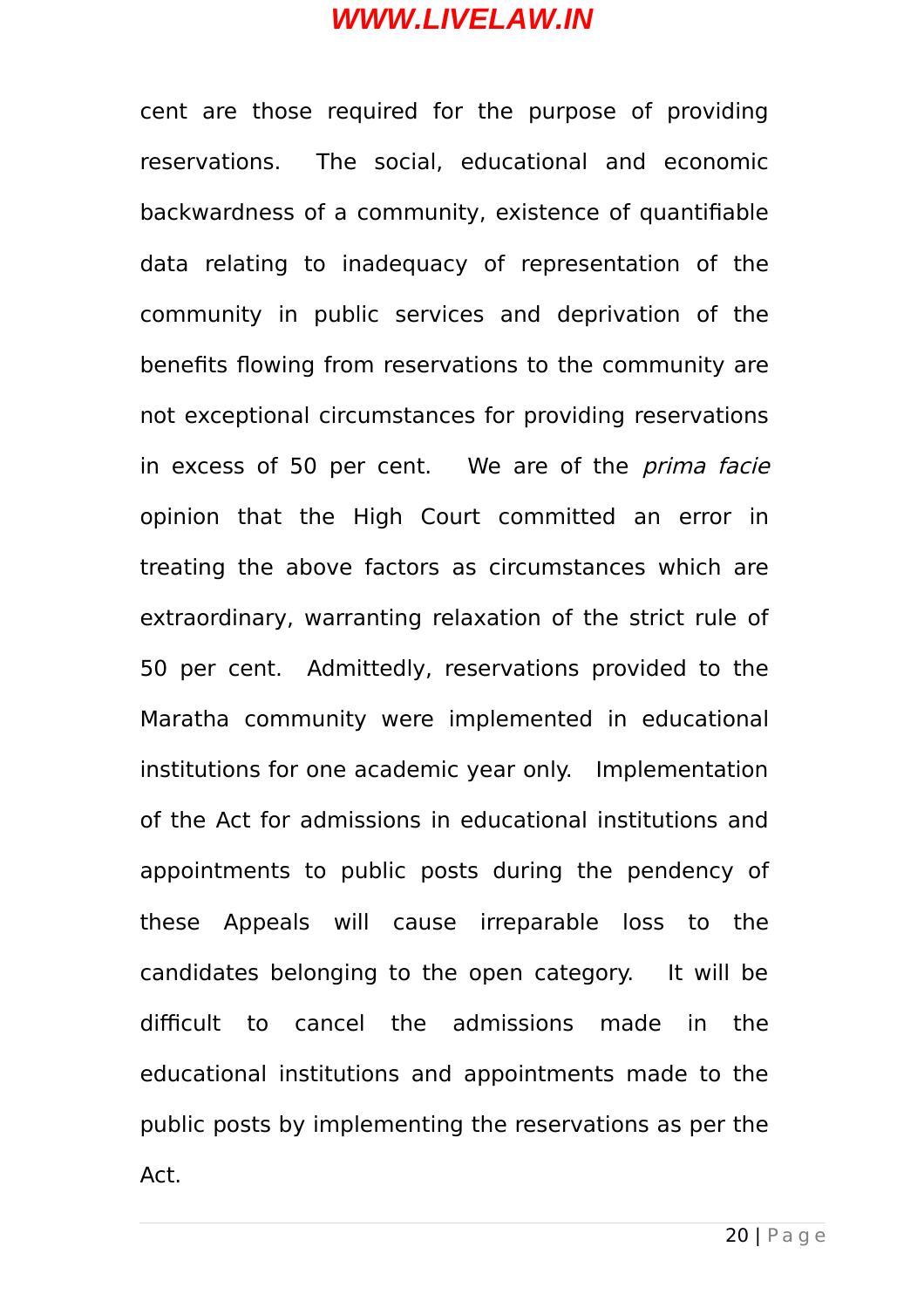**17.** In view of the foregoing, we pass the following orders: -

(A) As the interpretation of the provisions inserted by the Constitution (102<sup>nd</sup> Amendment) Act, 2018 is a substantial question of law as to the interpretation of the Constitution of India, these Appeals are referred to a larger Bench. These matters shall be placed before Hon'ble The Chief Justice of India for suitable orders.

(B) Admissions to educational institutions for the academic year 2020-21 shall be made without reference to the reservations provided in the Act. We make it clear that the Admissions made to Post-Graduate Medical Courses shall not be altered.

(C) Appointments to public services and posts under the Government shall be made without implementing the reservation as provided in the Act.